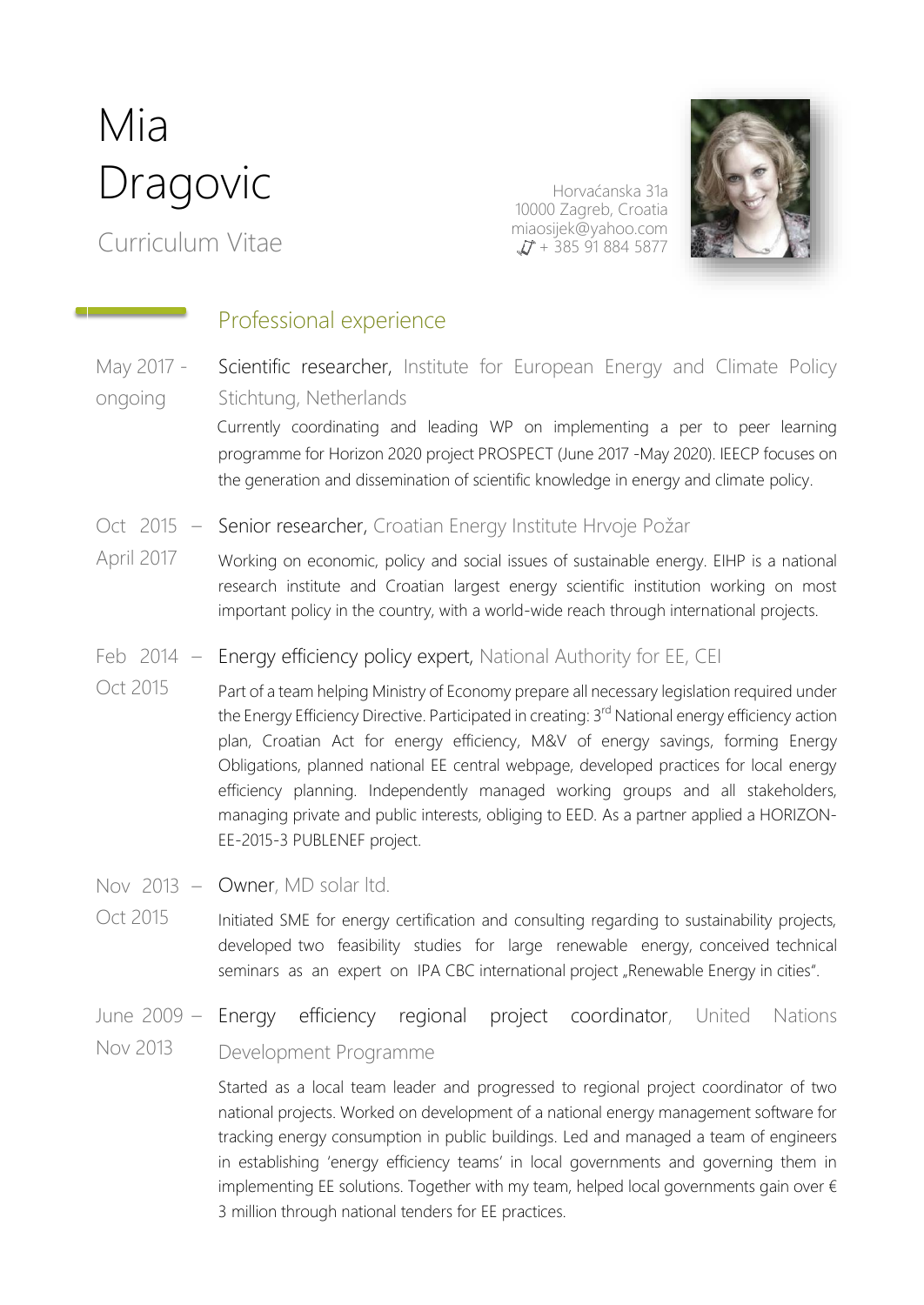**Contract Contract** 

I

Education

| April 2016                   | MBA Renewables and energy efficiency at Beuth Hochschule für Technik,<br>Berlin, Germany, cumulative GPA on German scale 1,8 (excellent)                                                                                                                                                                                                                                                                                                                                                       |  |  |
|------------------------------|------------------------------------------------------------------------------------------------------------------------------------------------------------------------------------------------------------------------------------------------------------------------------------------------------------------------------------------------------------------------------------------------------------------------------------------------------------------------------------------------|--|--|
|                              | Thesis: Economic Appraisal of Introducing Energy Efficiency in the Public Sector: Overview<br>of existing economic methods with ex-post application to sustainable energy<br>management program in Croatia                                                                                                                                                                                                                                                                                     |  |  |
| May 2009                     | Rochester Institute of Technology, Rochester, NY (division in Croatia)<br>Bachelor of Science Degree with specialization in Small business management, cumulative<br>GPA 4.94/5 - highest honors (241 ECTS),                                                                                                                                                                                                                                                                                   |  |  |
|                              | Thesis: Socioeconomic Barriers To Exploiting Geothermal Energy                                                                                                                                                                                                                                                                                                                                                                                                                                 |  |  |
|                              | Certificates, tests & skills                                                                                                                                                                                                                                                                                                                                                                                                                                                                   |  |  |
| Certificates                 | University of Illinois at Urbana-Champaign, "Introduction to sustainability", 2012<br>$\bullet$<br>Certificate in IR thermography at University of engineering, Zagreb, 2008<br>$\bullet$<br>UN Development Programme certificate for Energy Advisor, Zagreb, 2008<br>$\bullet$                                                                                                                                                                                                                |  |  |
| Tests                        | TOEFL computer-based English test 280/300, essay 6/6, 2004<br>$\bullet$<br>GRE Verbal 154, Quantitative reasoning 158, 2015<br>$\bullet$                                                                                                                                                                                                                                                                                                                                                       |  |  |
| Languages                    | Native in Croatian, fluent in English (C2), intermediate German (B1), basic French, Spanish                                                                                                                                                                                                                                                                                                                                                                                                    |  |  |
|                              | Awards, publications & memberships                                                                                                                                                                                                                                                                                                                                                                                                                                                             |  |  |
| Awards                       | Outstanding Undergraduate Student Award RIT, NY, USA, 2008<br>$\bullet$<br>ASSIST full scholarship at a private high school in Colorado Springs, CO cumulative<br>$\bullet$<br>GPA 3.9/4, 2003/2004                                                                                                                                                                                                                                                                                            |  |  |
| Professional<br>publications | Best International Student Award at Colorado Springs, 2004<br>$\bullet$<br>EE and RE expert material on EU project www.chee-ipa.org<br>$\bullet$<br>Article "Solar fever" on solar subsidies and market conditions in Croatia, professional<br>business magazine BIZDirekt, Feb 2013<br>Co-created various legal documents delivered under the obligation of Energy<br>$\bullet$<br>Efficiency Directive; Energy Efficiency Law, National Action Plan on Energy Efficiency<br>and three bylaws |  |  |
| Memberships                  | HED - Croatian Energy Society, member of WEC - World Energy Council<br>$\bullet$<br>DOOR - Croatian Society for Sustainable Development Design                                                                                                                                                                                                                                                                                                                                                 |  |  |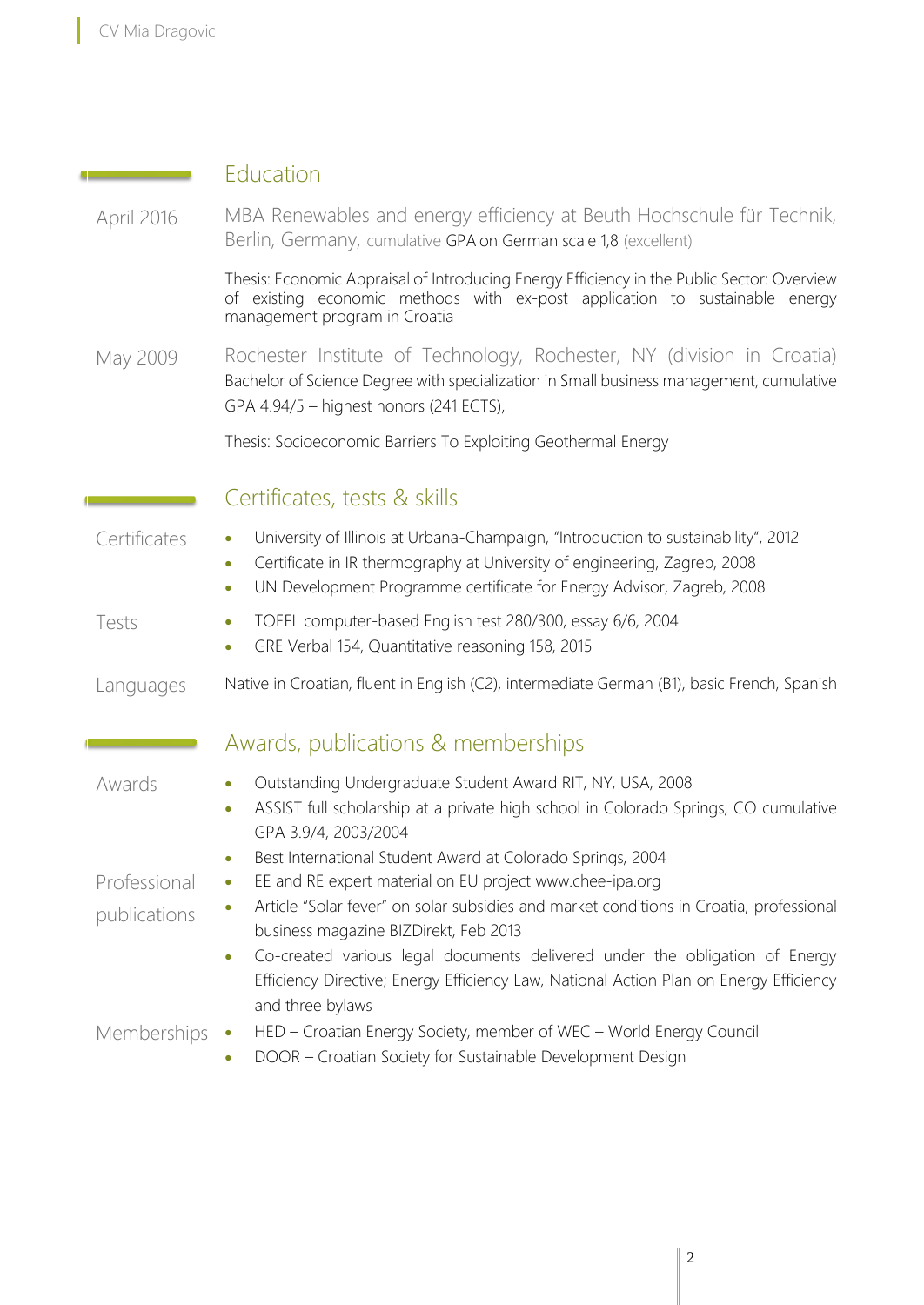## Selected projects

| Duration | Name and description                            | Beneficiaries              | Position and main activities                                                               |
|----------|-------------------------------------------------|----------------------------|--------------------------------------------------------------------------------------------|
| 2017     | Horizon 2020 PROSPECT - Peer Powered Cities     | 10 project partners from 8 | Coordinating the project along with Vlasis Oikonomou, also leader of work package 4:       |
|          | and Regions                                     | European countries         | Launching, monitoring and verifying the learning programme.                                |
| 2017     | Horizon 2020 EPATEE - Evaluation into Practice  | 10 project partners from 9 | Participated in project creation, especially the learning packages about case studies on   |
|          | to Achieve Targets for Energy Efficiency        | European countries         | verification practices of energy efficiency.                                               |
| 2017     | End user training for FAO bioenergy and food    | Food and Agriculture       | Economic expert providing guidance for 18 government officials and researchers from        |
|          | security rapid appraisal tool                   | Organization of the UN     | Benin, Burkina Faso, Ghana, Niger, Senegal, Swaziland, Togo, and Zambia.                   |
| 2017     | Determining co-financing rates for refurbishing | Ministry of Construction   | Main economic expert for the study.                                                        |
|          | public and private buildings in Croatia         | and Physical Planning      |                                                                                            |
| 2016     | EED Article XIV Comprehensive assessment of     | Slovenian Ministry of      | Expert responsible for the assessment and overview of legal and policy background in       |
|          | the potential of high efficiency cogeneration   | Infrastructure             | Slovenia.                                                                                  |
|          | and efficient district heating and cooling      |                            |                                                                                            |
| 2016     | Expert advisory services to Montenegro for the  | <b>Economic Consulting</b> | EIHP provided technical and modelling expertise and inputs in terms of developing cost-    |
|          | implementation of an Energy Efficiency          | Associates (ECA)           | effectiveness analysis for proposed set of activities which would be calculated towards    |
|          | Obligation scheme                               |                            | Energy Efficiency Obligation (Article 7 of Energy Efficiency Directive).                   |
| 2016     | Program for Energy Renewal of Public Buildings  | Croatian Ministry of       | Project expert responsible for analysis of existing programs, recognizing barriers and     |
|          | in Croatia                                      | Construction and Physical  | proposing potential solutions for: public building renovation, ESCO projects in the public |
|          |                                                 | Planning                   | sector, and use of innovative financial instruments.                                       |
| 2016     | Horizon 2020 multEE - Facilitating Multi-level  | 8 project partners from 8  | Project expert for energy efficiency measurement and verification practices, energy        |
|          | governance for Energy Efficiency                | countries                  | efficiency measures planning and best-case scenarios for the consistency and quality of    |
|          |                                                 |                            | energy efficiency policy planning and implementation.                                      |
| 2015     | Intelligent Energy Europe project neZEH -       | 10 project partners from 7 | Writing two feasibility studies with proposed energy efficiency and renewable energy       |
|          | nearly zero energy hotels                       | European countries         | solutions necessary for hotels to achieve a NZEB standard.                                 |
| 2015     | Consulting ESCO start-up for public lighting    | Large Croatian electrical  | Expertise was provided on the ESCO market in the Western Balkan region, barriers and       |
|          |                                                 | engineering company        | potential solutions, as well as financial analysis of their first pilot project.           |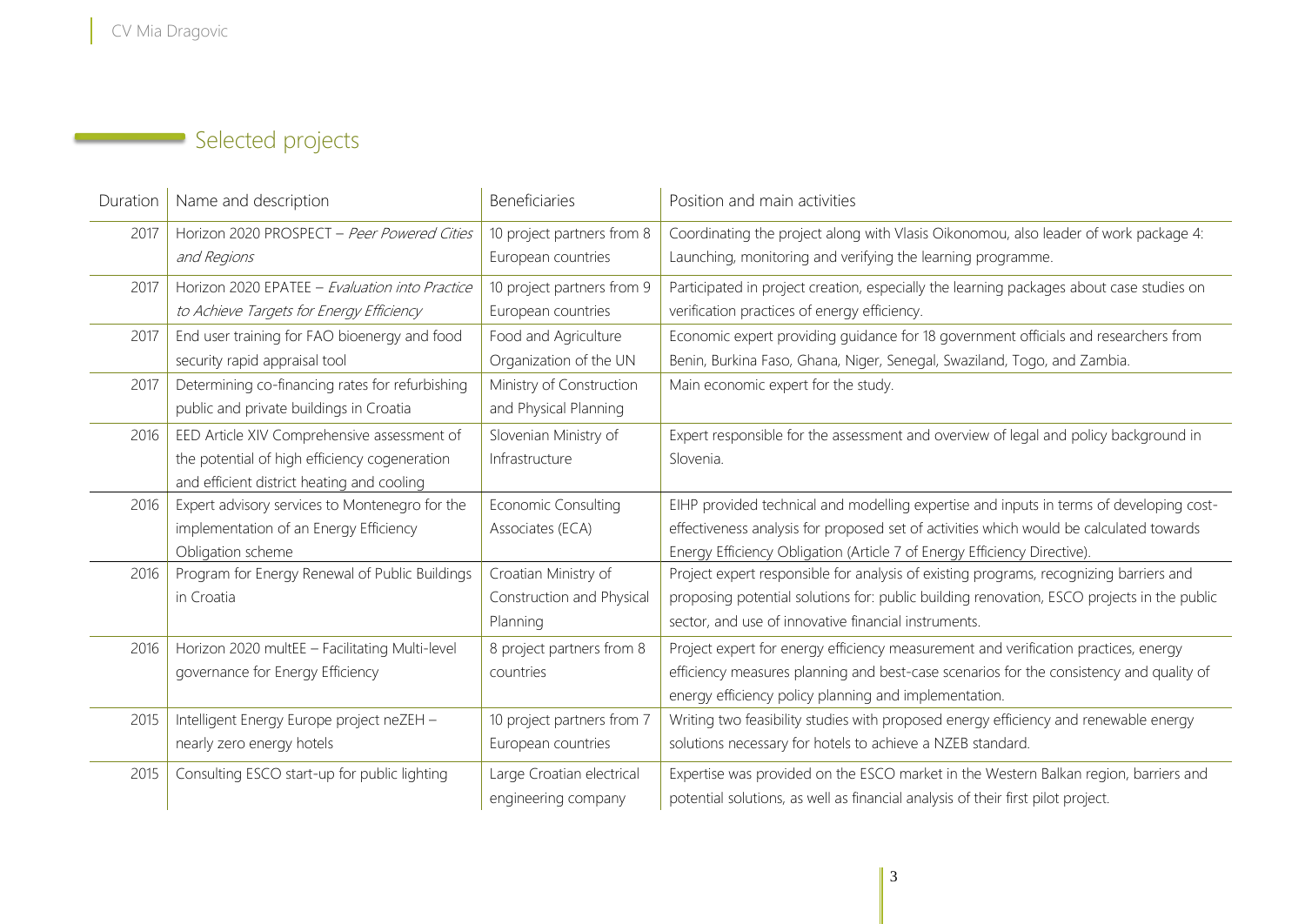| 2014      | Writing and coordinating Croatian Third      | Croatian Government,        | Main coordinator of Croatian 3rd NEEAP 2014-2016                                               |
|-----------|----------------------------------------------|-----------------------------|------------------------------------------------------------------------------------------------|
|           | National Energy Efficiency Action Plan       | Ministry of Economy         | Communicated with over 180 beneficiaries in all sectors, collected measures for the new        |
|           |                                              |                             | planning period and calculated BU results for the 2 <sup>nd</sup> NEEAP. My main contribution: |
|           |                                              |                             | Bottom-up verifications of each saving in the local governments was made for the first         |
|           |                                              |                             | time, resulting in additional 0,15 PJ of collected and verified savings.                       |
| $2014 -$  | Helping develop regulation package of Acts   | Croatian Government,        | Participated in developing the following Acts and Regulations:                                 |
| 2015      | and Rulebooks on Energy Efficiency for the   | Ministry of Economy         | Croatian Act on Energy Efficiency<br>$\bullet$                                                 |
|           | Ministry of Economy, according to EED        |                             | Croatian rulebook for monitoring, measuring and verification of EE measures<br>$\bullet$       |
|           |                                              |                             | Croatian Act on Energy Audits in Large Enterprises<br>$\bullet$                                |
|           |                                              |                             | Croatian Act on Sustainable Energy Management in the Public Sector<br>$\bullet$                |
|           |                                              |                             | Croatian Act on Energy Efficiency Obligation - in process<br>$\bullet$                         |
|           |                                              |                             | Initiative & recommendations for Rulebook on Public Lighting Energy Audits<br>$\bullet$        |
|           |                                              |                             | Writing national yearly report for NEEAP implementation, and many guidebooks on the            |
|           |                                              |                             | topic of implementation of EE regulations across all sectors. Part of a team for               |
|           |                                              |                             | implementing national Software for M&V of EE measures (SMiV).                                  |
| 2013      | Pre-feasibility and feasibility studies for  | Private investors           | Developing feasibility studies for 10 rooftop solar PV plants (10 x 30kW), feasibility study   |
|           | renewable energy systems                     |                             | for a 0,99 MW <sub>el</sub> CHP powerplant and a wood pellet factory.                          |
| 2013      | Creation of Slavonian Sustainable energy     | 5 counties and 4 cities in  | Initiated creation of Slavonian Sustainable energy agency (SEA).                               |
|           | agency                                       | eastern Croatia             |                                                                                                |
| 2012      | Preparing tenders for EE projects in local   | Three counties and five     | While being a project leader in UNDP, my team educated and helped local governments            |
|           | governments                                  | cities in Slavonia, under   | in Slavonia to gain EE subsidies. Over 3 million € was received, 20 schools were               |
|           |                                              | UNDP SGE project task       | refurbished and many other measures realized.                                                  |
| $2012 -$  | EU IPA CBC Croatia-Serbia; project Renewable | Osijek, Croatia and Novi    | Project co-writer and expert promoting EE and RE in buildings, developing capacity for         |
| 2013      | energy in Cities (REC),                      | Sad as well as 10 cities in | EE practices into public authorities of cities in Vojvodina. Conceived the programme for       |
|           |                                              | Vojvodina County, Serbia    | educating 10 Serbian Counties in Vojvodina on energy management in public buildings.           |
| 2010-2011 | EU IPA CBC Croatia - Hungary; project CHEE   | Osijek-Baranja County in    | Project expert. Independently developed expert material for two web-pages on the topic         |
|           |                                              | Croatia and Baranya         | of EE and RES, provided both technical and managerial input. Conceived and held                |
|           |                                              | County in Hungary           | detailed workshops for experts, government representatives and students on EE savings.         |